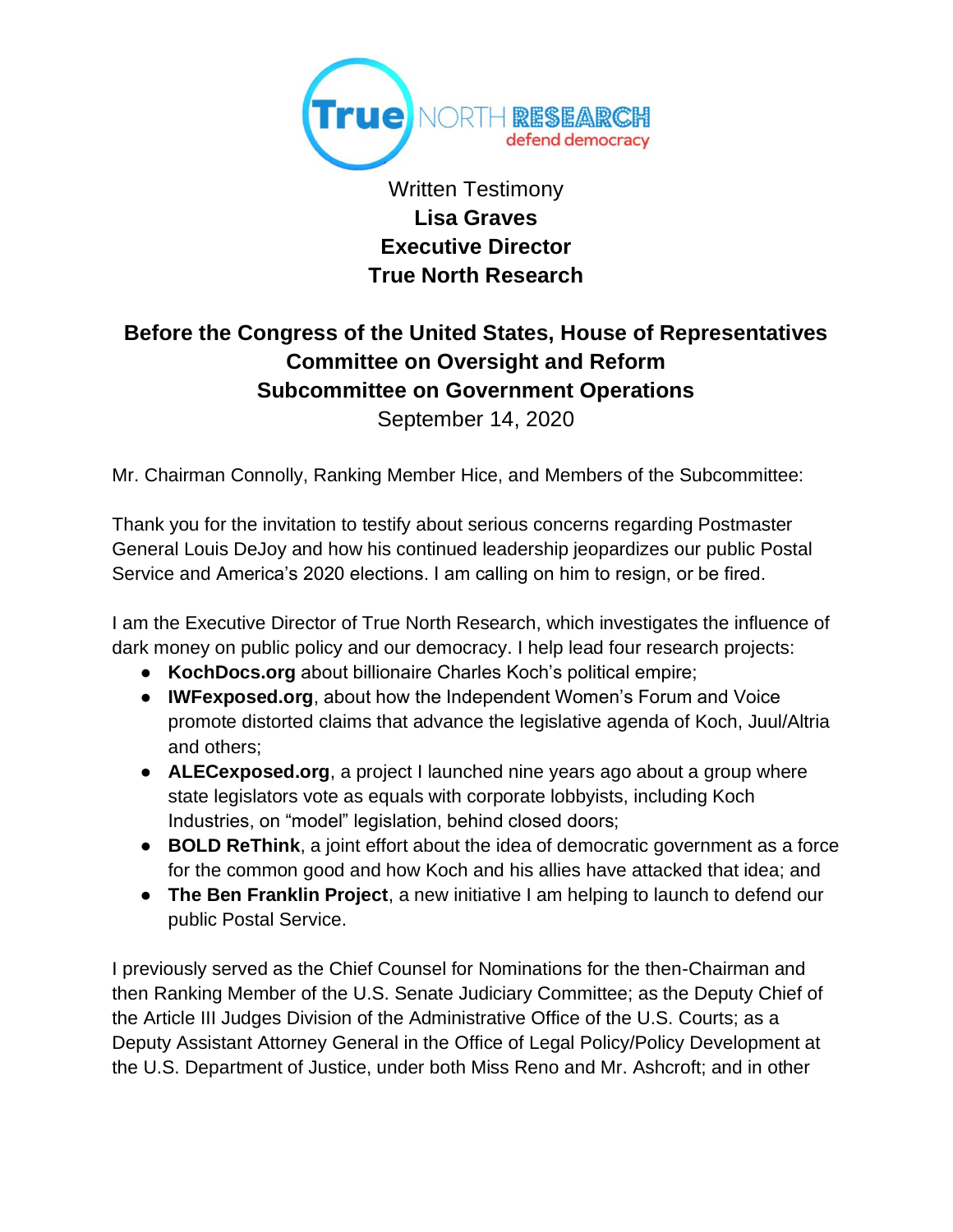posts. I've testified before the House Permanent Select Committee on Intelligence, the House Committee on Homeland Security, and the U.S. Senate Judiciary Committee.

#### **Background**

While preparing for this hearing, I saw a new television advertisement from DeJoy's new PR efforts telling viewers "The U.S. Postal Service is here to deliver your packages and the peace of mind of knowing that important things--like your prescriptions and your ballots--are on the way, every day, all across America. We'll keep delivering for you." He hired a PR firm last month for crisis management messaging.

I am certain that the devoted women and men who work for us, the American people, at the Postal Service are working hard to deliver on those assurances, but Mr. DeJoy's actions have taken our Postal Service seriously off course since he took over in June.

It is truly regrettable, as Committee Chairwoman Carolyn Maloney documented, that the data and internal records demonstrate "significant and widespread drops across the board. In First-Class marketing, periodicals, and other categories." She noted the data shows the delays citizens and journalists are reporting "are not a myth or a conspiracy theory..." "These steep declines did not start in April or May, when the coronavirus crisis hit us, but in July when Mr. DeJoy came on board and began making his changes."

The work this Subcommittee is doing is vital to protecting We the People from the PR spin of Mr. DeJoy and the adverse impact on our Republic from his precipitous dictates. It is essential that our Representatives ensure our Postal Service has the support it needs to thrive in the crucial role it plays in getting people their medicines and ballots on time, especially during this pandemic. The Postal Service is an essential part of our nation's critical infrastructure--for individuals, small businesses, and big companies.

In fact, the data this Committee and Subcommittee has received shows that the Postal Service was very successful in delivering mail, medicines, and other packages on time this spring, despite the surge in the deadly Covid-19 pandemic. However, that data also shows that under Mr. DeJoy's leadership, Americans across the country have faced enormous hardships, as Laura J. Nelson and Maya Lau reported for the *Los Angeles Times*: "['Like Armageddon': Rotting food, dead animals and chaos at postal facilities](https://www.latimes.com/california/story/2020-08-20/usps-cutbacks-post-office-chaos)  [amid cutbacks.](https://www.latimes.com/california/story/2020-08-20/usps-cutbacks-post-office-chaos)" One of many affected, Retired Lt. General Russell A. Honore detailed on [MSNBC with Brian Williams](https://www.msnbc.com/msnbc/watch/retired-lt-gen-as-a-vet-i-depend-on-the-postal-service-my-medication-isn-t-arriving-on-time-90027077610) how the delays had limited his ability to get medicines.

DeJoy's decisions as the new leader of this massive operation have been a real failure for the American people. And his arrogant refusal to order sorting machines that have been removed be restored, despite these documented delays, poses a grave risk to the capacity of our Postal Service to get ballots to citizens on time and to get them returned in time to be counted.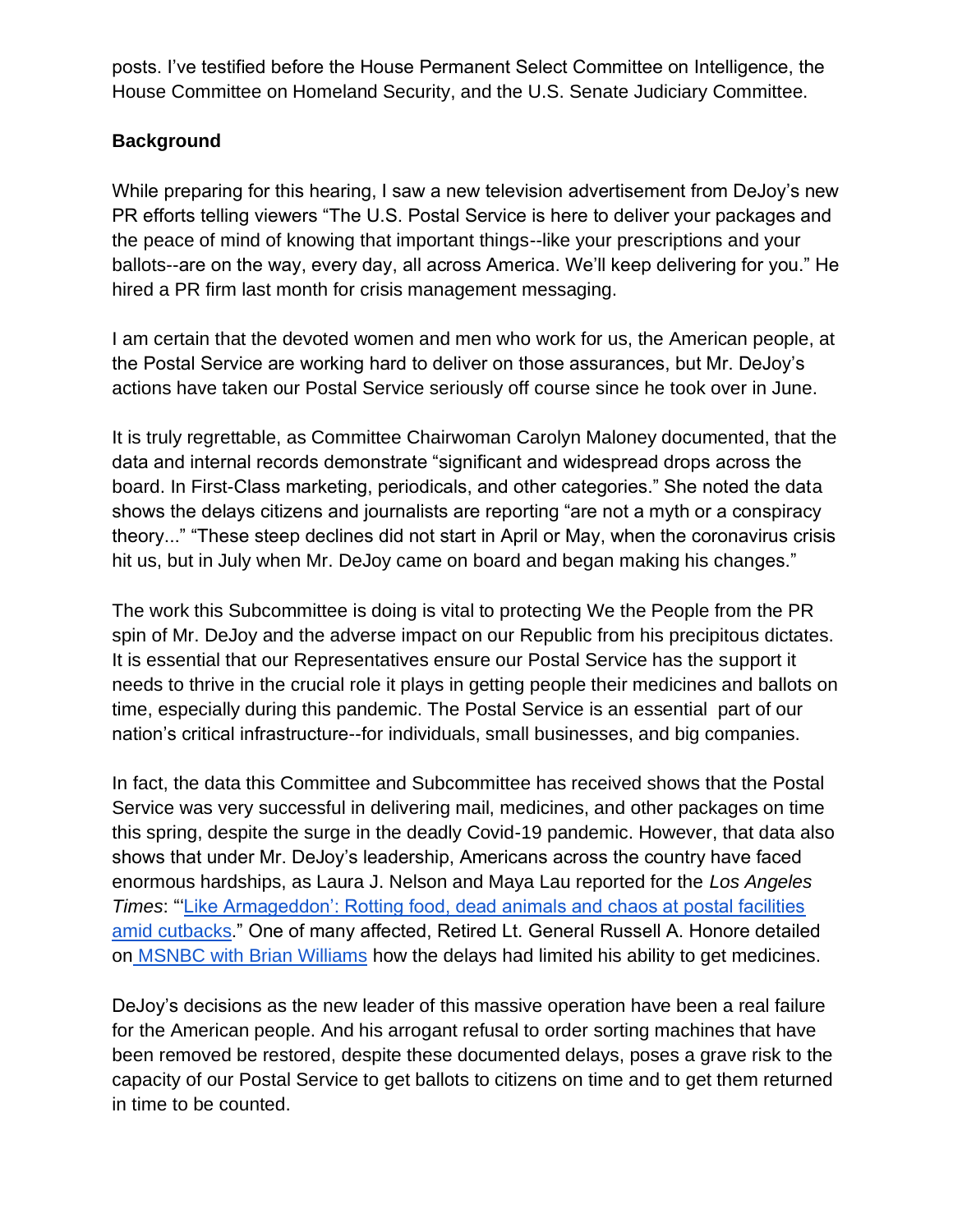Speaking personally, my absentee ballot that I mailed for the August 11 primary in Wisconsin was not delivered to my town clerk, even though I personally saw it postmarked at the Post Office. As of last week, she said it still has not arrived. However, this spring prior to when Mr. DeJoy took over, my mailed ballot was delivered to the clerk—even as Wisconsin faced unprecedented judicial interference in public health orders—as with prior years.

However, my concerns are about far more than my own ballot not being delivered. I will focus today on three areas of serious concerns about Mr. DeJoy and our Postal Service:

- 1. DeJoy's conflicts of interest and troubling background;
- 2. His actions to date at the helm of the Postal Service; and
- 3. The direction he is taking the Postal Service, if he does not resign or is not removed from this post, *which has no term limit*.

As I wrote at the outset, I am calling on Louis DeJoy to resign.

If he will not resign, I am calling on him to be fired.

At a minimum, I think he should be suspended until a thorough investigation of his activities and background is completed.

I also believe Congress must reform the vetting and selection process to ensure that the serious mistakes that were made to allow him to be hired are never repeated again. That reform should also redress failures in the structure of the Board of Governors. Congress must exert greater statutory control over this agency to protect its mission.

## **Severe Failure to Properly Vet Mr. DeJoy for This Position of Public Trust**

It seems clear at this point that the recently appointed Board of Governors of the U.S. Postal Service utterly failed to thoroughly vet Mr. DeJoy for the position which is without any statutory term limit, meaning he could hold the post for life unless the Board removes him or he resigns.

The buck stops with the Chairman of the Board, Mike Duncan, a political hand who has helped raise tens of millions of dollars to keep Senator Mitch McConnell in the leadership of the U.S. Senate, [as documented by David Sirota and Walker Bragman.](https://sirota.substack.com/p/trumps-usps-chair-grilled-after-tmi) They note that Duncan is continuing to raise millions for Senate Republicans while also serving on the Postal Board of Governors, which presents a substantial and disqualifying conflict of interest given the role the Postal Service plays in delivering ballots in our election. And then there are the claims made by President Donald Trump who has consistently attacked voting by mail, making false accusations about voter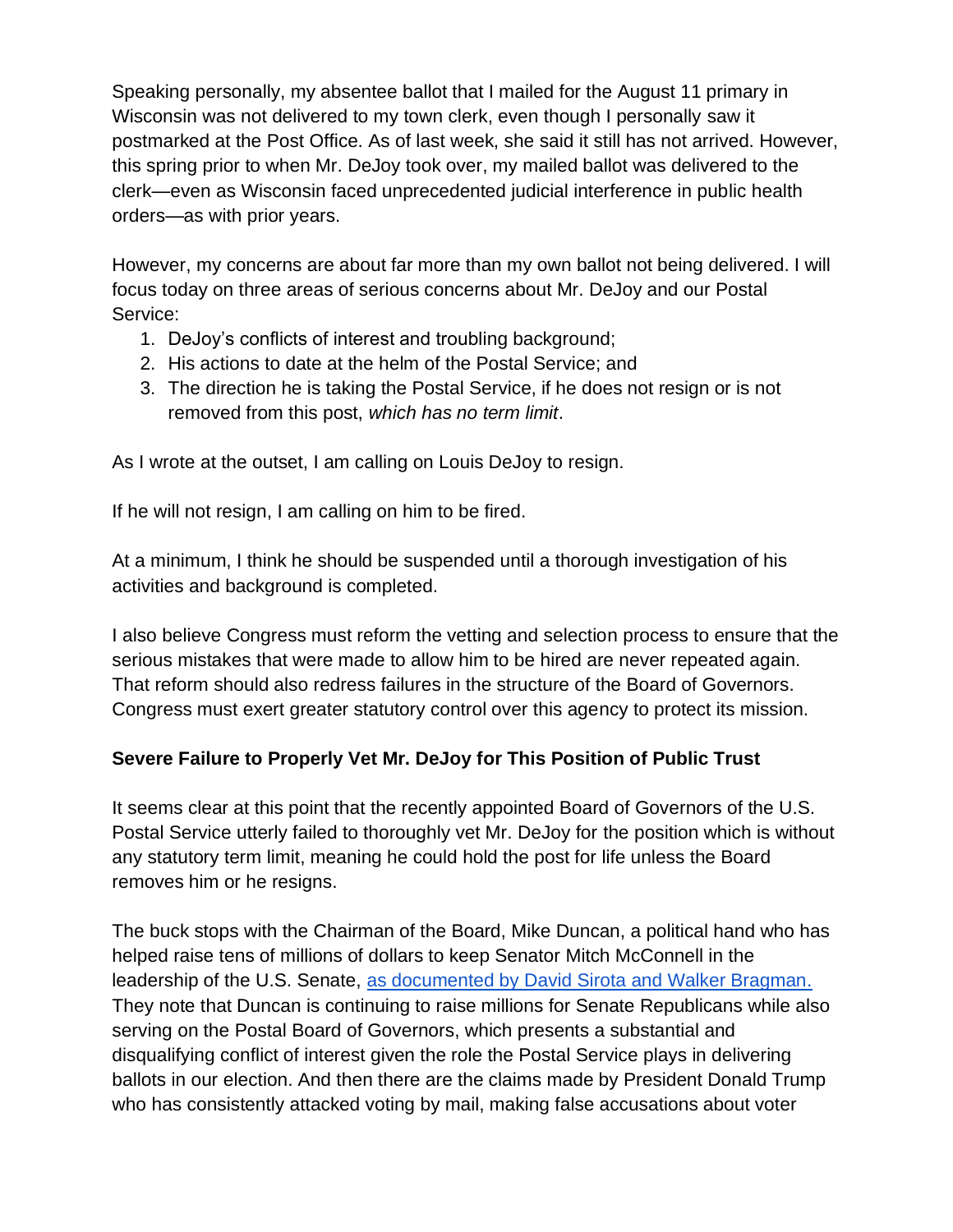fraud [admitting that he is blocking new funding to help the Postal Service to thwart its](https://apnews.com/14a2ceda724623604cc8d8e5ab9890ed)  [capacity to deliver ballots.](https://apnews.com/14a2ceda724623604cc8d8e5ab9890ed)

Additionally, it is clear that Duncan intervened in the selection process that was underway to help push for Mr. DeJoy to get the job. As Aaron C. Davis, Amy Gardner, and Jon Swaine of the *Washington Post* reported this month:

*"DeJoy was not originally on a list of prospective candidates for the job, Robert M. Duncan, chairman of the USPS Board of Governors, told House lawmakers in testimony*  last month. Duncan, a longtime GOP fundraiser, said he submitted DeJoy's name as a *candidate after his 'interest, or availability, became known to me.*" (emphasis added)

It is unclear what kind of background check and ethics review Mr. DeJoy was subject to, by the Board or its delegates, but it is quite clear it was inadequate.

Many of the troubling aspects of Mr. DeJoy's background would have been readily ascertainable through a basic Google search and review of campaign finance filings.

The fact that the short-handed Board of Governors approved him at Duncan's urging despite obvious red flags is deeply disturbing. When I worked in the Senate examining nominees for federal circuit and district judgeships and candidates to be U.S. Attorney, we would have readily discovered the kinds of issues I will note here, had Mr. DeJoy come before the Committee.

However, Congress has delegated to the Board to select the Postmaster General, as a result of changes in 1970 that removed this post from being a political appointee and Member of the Cabinet. Until this year, that meant that the top job for the post office had been filled by a career civil servant, someone unlikely to have the kind of partisan political track record of someone like Mr. DeJoy. Congress should repeal that delegation and impose a term limit, along with a thorough investigation before any confirmation.

## **I. There Are Significant Red Flags and Concerning Unknowns about DeJoy**

**A. Mr. DeJoy has been accused of violating anti-corruption laws in a new investigative story; he denies this, but the evidence warrants a thorough Congressional investigation as well as an appropriate and comprehensive review by federal and state prosecutors and election agencies.**

According to the *Washington Post*'s investigation: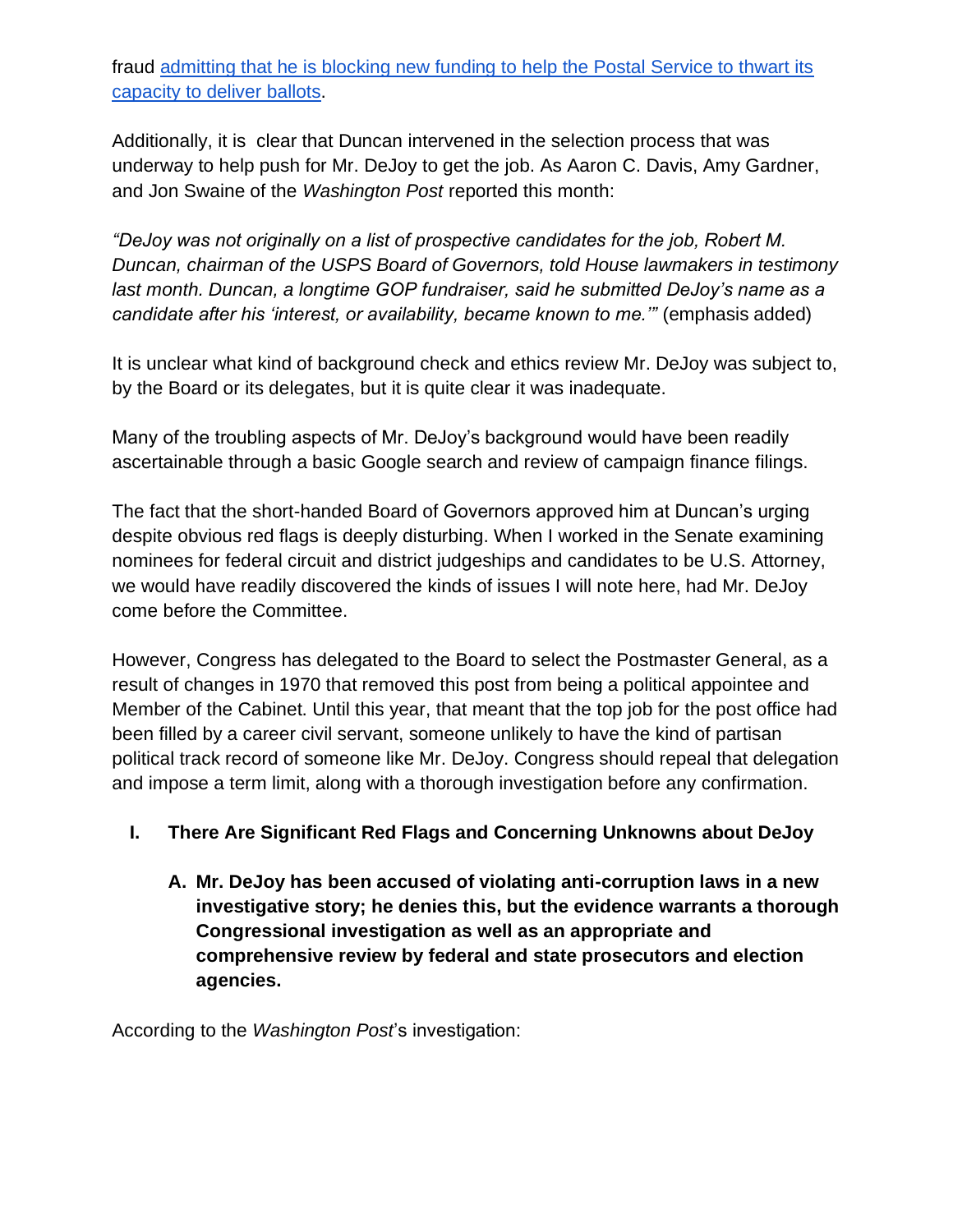- *"Plant managers at [DeJoy's former company] New Breed said they received strongly worded admonitions from superiors that they should give money when DeJoy was holding fundraisers."*
- *"A program manager said that when he was handed his first company bonus, a New Breed vice president told him he should buy a ticket to DeJoy's next fundraiser."*
- *"Several employees said New Breed often distributed large bonuses of five figures or higher. Bonuses did not usually correlate with the exact amount … but were large enough to account for both performance payments and donations, according to the two people with knowledge of company finances."*

As you know, Rep. Jim Cooper of this Committee asked Mr. DeJoy if he had ever reimbursed employees for their political donations, and he vehemently denied it. Based on the new information in the story, however, I ask the Committee to make a referral to the U.S. Attorney's Office to investigate whether his statement violated 18 U.S.C. 1001.

Notably, one of DeJoy's assistants who pursued political contributions from his employees is now being paid as his Chief of Staff at the U.S. Postal Service. She has not been accused of wrongdoing; the *Post*'s story focused on DeJoy.

A key component of federal anti-corruption laws, dating back to the Tillman Act of 1907, is that a corporation cannot give money directly to a federal candidate. A corporation reimbursing campaign donations in part or in whole would violate that long-standing criminal law and prohibition, if proven under the law. Modern legal precedents underscore that a person cannot mask his own political contributions through reimbursing others. That's a third rail kind of violation of campaign laws, if proven, and the kind of thing that results in penalties. It is not a minor issue at all.

If Mr. DeJoy had been properly vetted, this troubling pattern should have been noted. The *Post* reporters uncovered this deeply troubling story by reviewing campaign finance disclosures that showed numerous significant political donations by his employees that correlated with Mr. DeJoy's, which then ceased when he sold the company. I would ask that the *Post* be included in the record.

There appears to have been no scrutiny of this by the Board of Governors. The Attorney General for North Carolina has noted that the activity described in the *Post* "merits investigation;" the state has no statute of limitations on such matters.

The evidence from witnesses recounted in that story alone is of such seriousness that I believe it warrants an immediate suspension of DeJoy from any responsibilities over the Postal Service, until that matter is resolved. It also underscores the need for Congress to restore its role in the appointment process.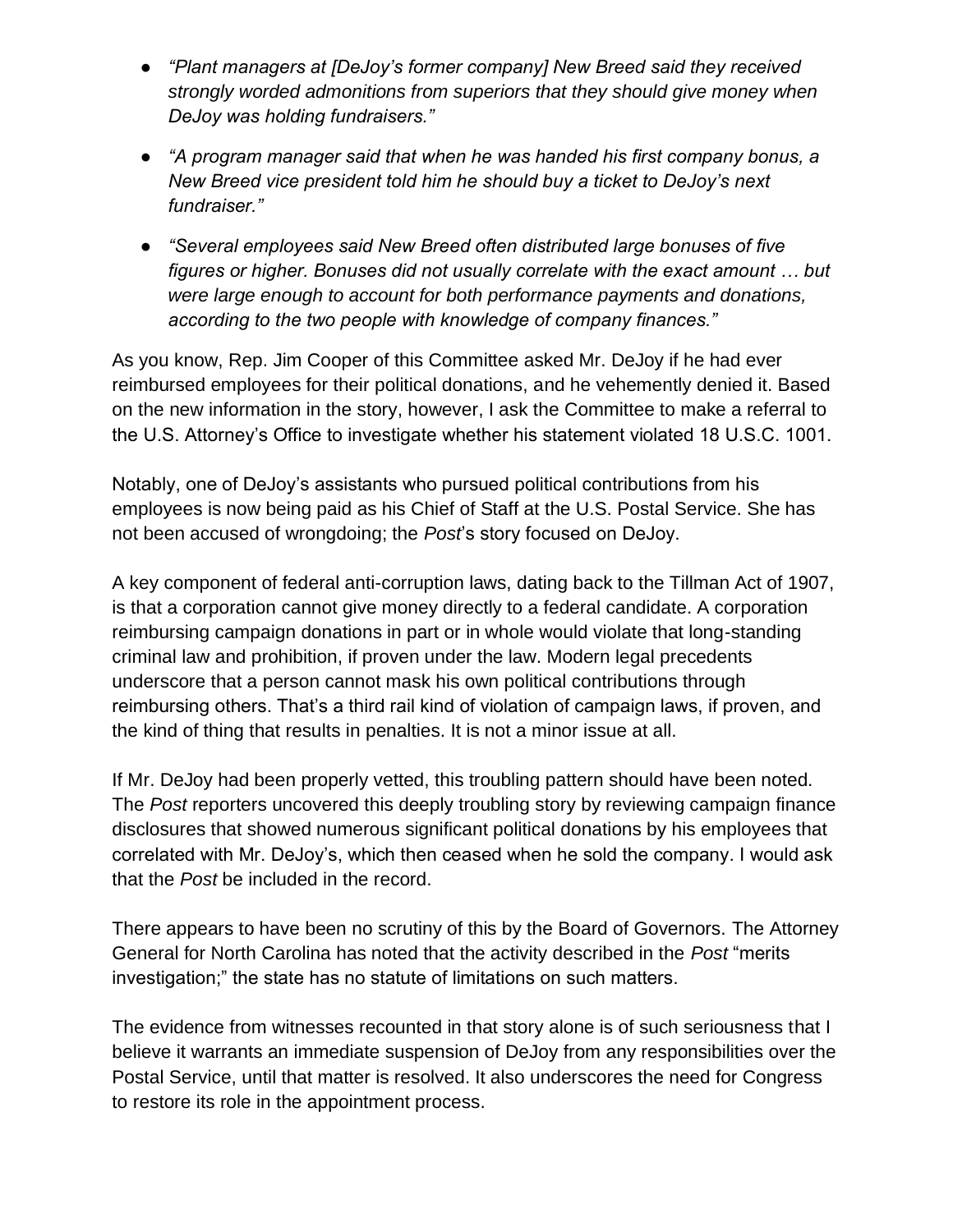**B. Mr. DeJoy made a dramatic increase in political donations right before Mr. Duncan learned of his interest in becoming Postmaster General. Mr. DeJoy's role as a financier of Donald Trump's 2020 campaign and of Senator McConnell's re-election bid and effort to retain control of the U.S. Senate should disqualify Mr. DeJoy from presiding over the agency charged with handling voting by mail.**

These close financial ties create an appearance of bias that undermines public confidence in the integrity of the institution of the Postal Service. This has caused it harm that stands to outlast Mr. DeJoy and his actions, which have disrupted and delayed the delivery of mail on the eve of this election in the midst of a once-in-acentury, catastrophic pandemic, which has robbed the lives of nearly 200,000 Americans due to the deadly and infectious nature of this disease.

Although Mr. DeJoy was not appointed by President Trump, DeJoy suddenly gave the president's campaign and the RNC more than \$600K over the span of just eight weeks, after the Postmaster General opening was announced. In the 2019-2020 cycle, DeJoy has given more than \$1.5 million to GOP candidates and campaigns, the bulk of which has gone to aid Trump's 2020 election strategy. This includes nearly \$80K to aid GOP Senate races since last December, when Megan Brennan announced her intention to resign as Postmaster General, after Trump had enough appointees to get her replaced.

In the 2019-2020 cycle, Mr. DeJoy gave money to the campaigns of the following U.S. Senators: Mitch McConnell (R-KY), Martha McSally (R-AZ), Thom Tillis (R-NC), and Josh Hawley (R-MO). Mr. DeJoy has also donated repeatedly to John James (R-MI), who is campaigning against U.S. Senator Gary Peters (D-MI).

Notably, the amount DeJoy has given to GOP candidates, campaigns, and PACs in the past year exceeds the amount he gave in the prior four years. Previously, Mr. DeJoy hosted Trump at his mansion for a fundraiser. The President also chose DeJoy to be one of the three men he entrusted to handle the RNC's finances. The other two appointed at the same time resigned in disgrace: his fixer, Michael Cohen, who has since been convicted of federal offenses, and Elliott Broidy, a venture capitalist who pleaded guilty to a bribery-related crime in 2009 but is more notorious for resigning from the RNC over a \$1.6 million hush money payment arranged for him by Cohen. DeJoy and his wife, Dr. Aldona Wos, were also rewarded with appointments to the White House Fellows selection commission.

This level of partisanship--combined with Mr. DeJoy's disruptive orders--undermines public trust in the Postal Service as an institution. He should never have been appointed, and he should step down from the position of public trust that it appears his partisan financial gifts paved the way for.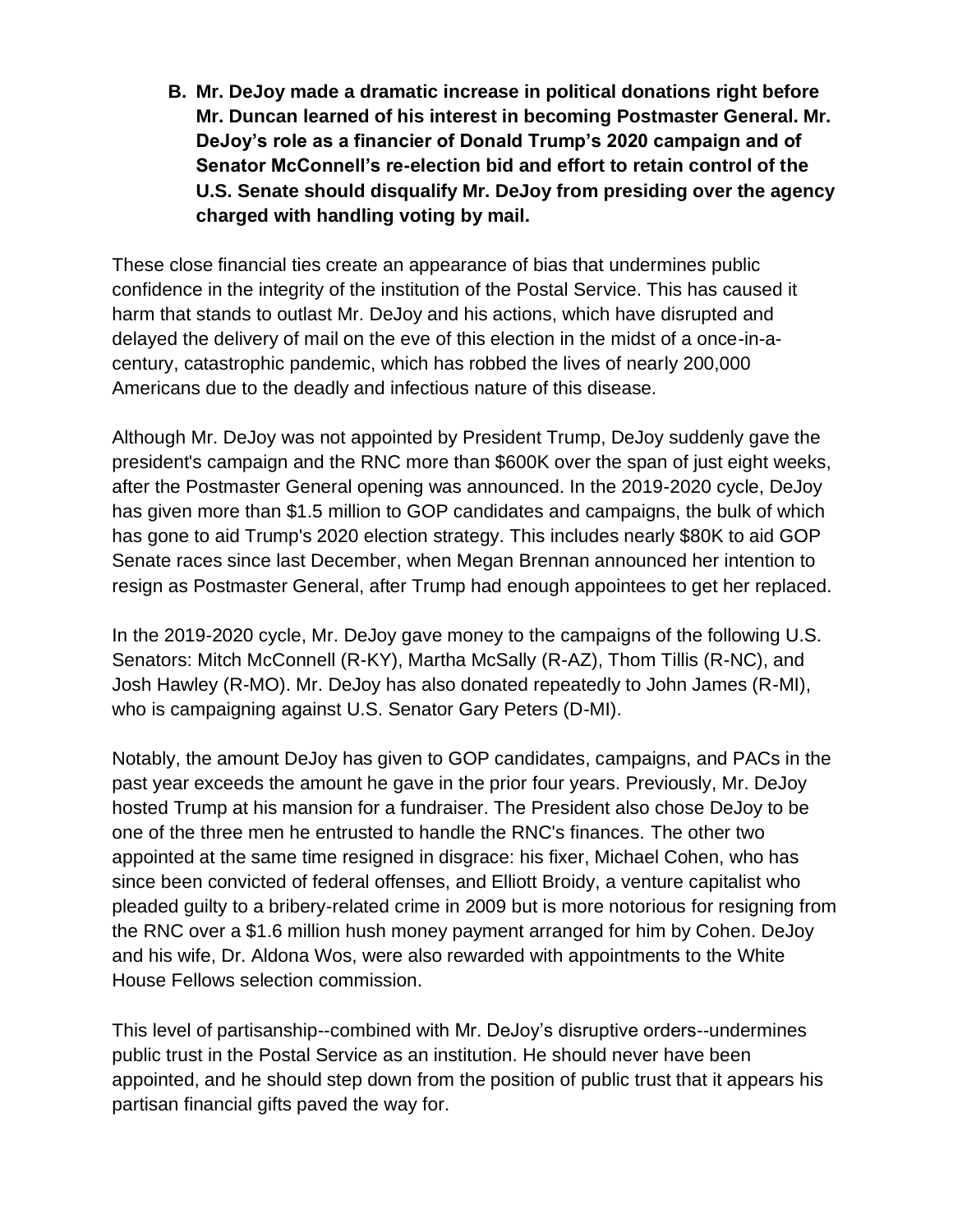#### **C. Mr. DeJoy also has obvious financial conflicts of interest based on his holdings in XPO Logistics, even though he no longer leads that company.**

According to the public ethics form filed by his wife, Dr. Aldona Wos, in support of her nomination to become the U.S. Ambassador to Canada, Mr. DeJoy has tens of millions of dollars in stock in XPO Logistics, a contractor and competitor of the U.S. Postal Service. Although XPO Logistics has sought to distance itself from Mr. DeJoy by saying that it does not know how much stock he holds, Mr. DeJoy knows how much of his wealth is tied to a company that gets part of its wealth from contracts from the Postal Service.

DeJoy had between \$30,250,003 and \$75,000,000 invested in XPO Logistics as of March of this year, with dividends/gains this past year of between \$1.6 million and \$11.1 million on that stock, in addition to restricted units he can sell later.

In fact, according to an examination by Dan Zak and Jacob Bogage in the *Washington Post*, the company lore is that Mr. DeJoy was able to expand his father's New York trucking and delivery company because of a big contract from the U.S. Postal Service. He reportedly later moved the company from New York City to North Carolina to take advantage of the ability to build facilities in proximity to distribution centers of the U.S. Postal Service. Part of that contract involved cleaning and repairing Postal Service bags and bins.

Indeed, Mr. DeJoy has another major conflict of interest involving XPO Logistics, which has been under-reported. As part of the sale of New Breed to XPO Logistics at the end of 2014, DeJoy secured a major long-term revenue stream from XPO to lease from his LLCs nearly 150,000 square feet of warehouse and office space in North Carolina. According to SEC filings, those leases are for five-year renewable terms, up to 15 years, with annual revenue of more than \$2 million per year for Mr. DeJoy, filtered through a complex arrangement of LLCs and family trusts.

XPO is both a contractor of the Postal Service and a competitor that could benefit if the Postal Service were forced into bankruptcy or pushed toward commercialization that would "part-out" its operations. XPO Logistics has been expanding its operations, as with its acquisition of New Breed.

Notably, that deal came with an appointment of Mr. DeJoy as the CEO of XPO's North American operations, but he held that position for only a year. At the end of 2015, DeJoy and the company announced he was retiring, at age 58, and they entered an agreement and release that resulted in him being given a position on the corporation's Board.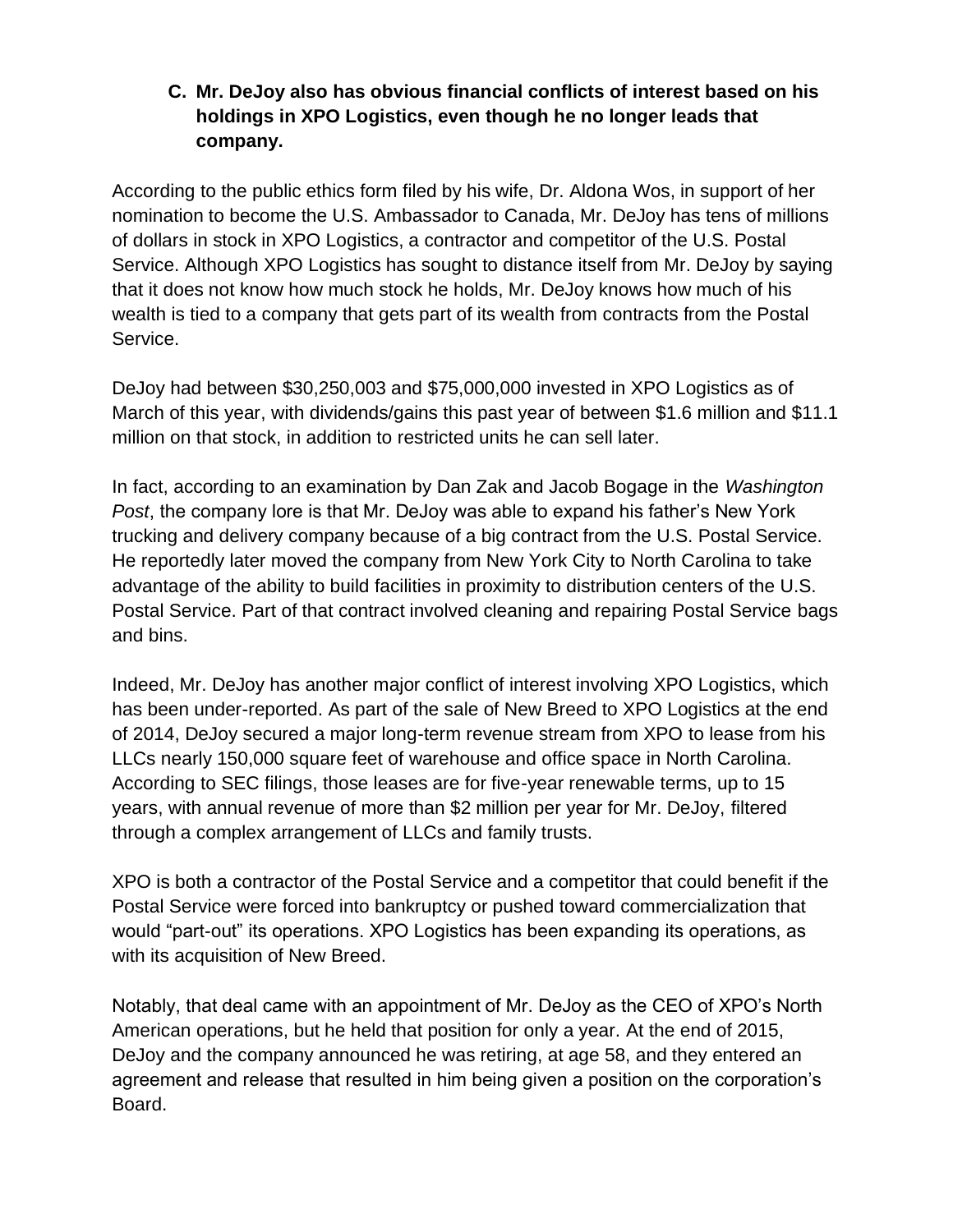As a Board member, he was given a six-figure annual compensation, including stock. He was also given a six-figure retention bonus at the end of every board year. But in mid-2018, he suddenly resigned from the Board, forfeiting that retention bonus. It is not clear why his tenure in the leadership of XPO Logistics was so short, although the *Post* story interviewed several former employees, some of whom said positive things and some of whom talked about how terrified some employees were of him. DeJoy has denied that there was any "negative culture" at New Breed.

Any thorough vetting of Mr. DeJoy by the Board of Governors should have turned up the kind of troubling behavior that some of his former staffers described in detail to the *Washington Post*. Such stories, if known, should have caused pause to any overseeing authority, before giving a candidate a job with an exponentially larger workforce than Mr. DeJoy had ever managed, and a workforce that is not within the dominion of a private company executive.

The enormity of Mr. DeJoy financial conflict based on his stock and his ongoing major leasing arrangements with XPO Logistics should not just be waived away. It is not clear which authority figure, if any, thoroughly reviewed Mr. DeJoy's stock holdings and leasing arrangements and who signed off on allowing them to continue, and if so, on what legal rationale.

## **D. Mr. DeJoy has additional potential conflicts of interest based on his other financial relationships.**

Another potential issue is Mr. DeJoy's long-term financial relationship with the private equity firm Warburg Pincus. According to his wife's financial filings, he has between \$2.5 million to \$11 million invested in two Warburg Pincus private equity funds, with income of between \$200K and \$2 million in the past year.

Starting in 2005, Warburg Pincus held a major stake in DeJoy's company, New Breed, and orchestrated its 2014 merger with XPO Logistics. It is not known how much XPO stock Warburg Pincus holds, if any. Mr. DeJoy also has liabilities with the private equity firm in the form of capital commitments to Warburg totaling between \$5,250,000 and \$25,500,000.

It is not known what those capital commitments are invested in, but Warburg Pincus has been a long-time financial partner of DeJoy and New Breed/XPO.

Warburg Pincus has also used its private equity to secur[e](https://www.warburgpincus.com/investments/bluegrace-logistics/) [stakes](https://www.warburgpincus.com/investments/bluegrace-logistics/) in [other](https://postandparcel.info/65505/news/warburg-pincus-plans-to-invest-133m-in-ecom-express/) [logistics](https://www.logisticsmgmt.com/article/softeon_announces_investment_from_warburg_pincus) [companies](https://pitchbook.com/newsletter/warburg-pincus-devotes-800m-to-logistics) [across the globe](https://airfreight.news/articles/full/allcargo-in-talks-to-acquire-goldman-backed-india-firm) [that](https://airfreight.news/articles/full/vietnam-becomes-a-victim-of-its-own-success-in-trade-war) could financially benefit from privatizing or parting out the U.S. Postal Service. It has also previously [invested in pension buyout](https://www.ipe.com/royal-mail-scheme-chairman-joins-synesis/19849.article) firms. I[t](https://postandparcel.info/66478/news/ups-reportedly-in-talks-to-buy-coyote-logistics/) [has](https://postandparcel.info/66478/news/ups-reportedly-in-talks-to-buy-coyote-logistics/)  [helped UPS acquire other firms, like Coyote Logistics,](https://postandparcel.info/66478/news/ups-reportedly-in-talks-to-buy-coyote-logistics/) to expand its reach.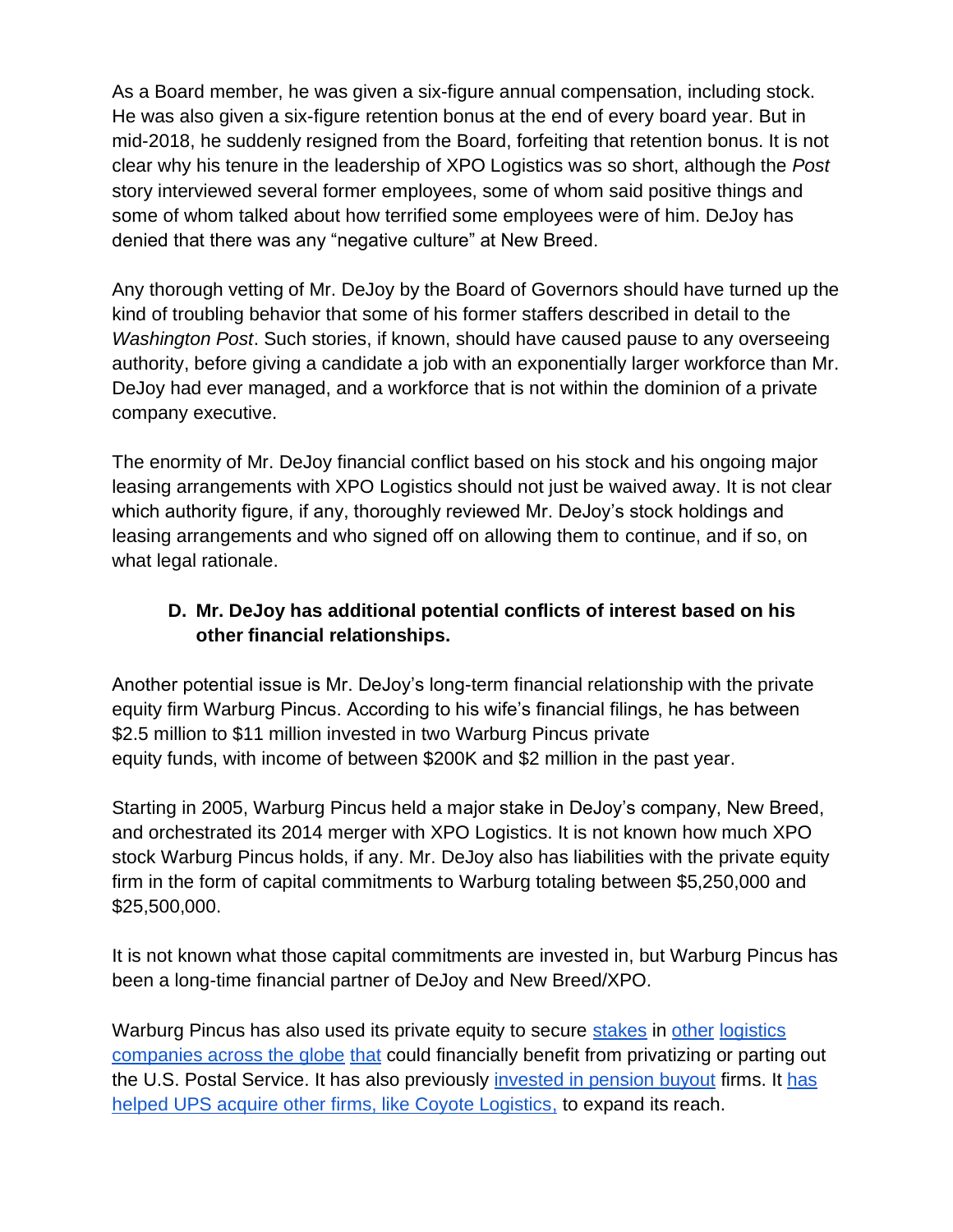As I told the *Washington Post,* the fact that the American people do not know the actual financial holdings of the man heading the Postal Service is unacceptable, especially as he orders disruptions that have sabotaged prompt mail delivery and that could destabilize our 2020 election.

That's not all.

Mr. DeJoy also controls a non-profit, The Louis DeJoy and Aldona Z. Wos Family Foundation, which held at least \$21 million in what it described only as "securities" as its primary asset as of its last publicly posted IRS form 990, which was filed at the end of 2017. That form does not include a schedule listing the holdings that constitute those securities.

Its non-taxable assets surged with a \$21 million tax-deductible donation in 2014 after DeJoy sold New Breed to XPO Logistics, but that cash has since been converted to stocks, which are affirmatively not disclosed in his charity's financial filings. It is possible that the non-profit is invested in the kind of mutual funds that do not typically pose a conflict of interest, but it is also possible that the "securities" include investments in shipping and logistics companies.

The public should know the investments of the person at the helm of our Postal Service, especially with the pressure to privatize it, as with President Trump's 2018 proposed federal budget which included components of such an agenda.

It is also noteworthy that it does not appear that Mr. DeJoy would be subject to President Trump's Executive Order on revolving door lobbying, because he is not expressly an executive appointee. It is not clear if there are any laws that would bar Mr. DeJoy from joining a competitor of the Postal Service or a company that wants a piece of potentially profitable postal routes, if and when he leaves the post.

## **E. Mr. DeJoy was also accused by his brother of forging his signature and hiding profitable companies from that brother. The case settled with a non-disclosure agreement.**

Given the gaps in what Congress and the American people know about Mr. DeJoy's current or recent financial holdings, it is troubling that he was sued by his brother, Dominick DeJoy, Jr., who alleged that Mr. DeJoy told him certain companies were subsidiaries of the family business they owned jointly but then it turned out that Mr. DeJoy had secretly created companies with a similar name that were held only in his name and the name of another brother, Michael DeJoy, who also denied wrongdoing.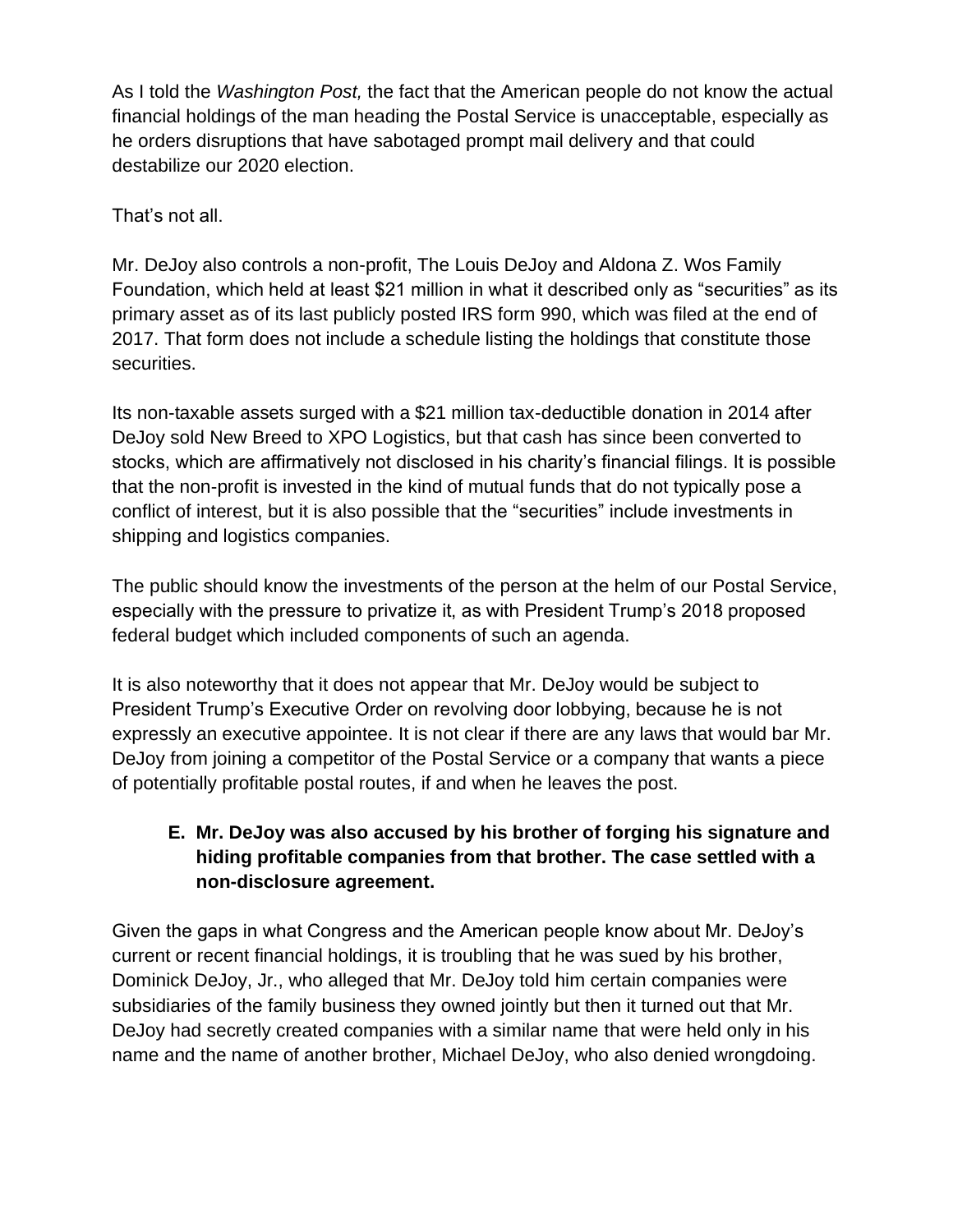Dominick DeJoy, Jr., swore in his complaint that Mr. DeJoy cheated him out of millions of dollars of business that he helped generate through this secret arrangement, and that Mr. DeJoy was able to do so because he had trained as an accountant and knew how to structure different legal entities. Dominick DeJoy, Jr., also alleged that Mr. DeJoy forged his signature on documents submitted to U.S. banks to open various accounts.

Mr. DeJoy denied the allegations generally, but admitted that in fact the other companies were legally separate and admitted in some materials that his brother had seen the main family business was described as a parent company even though the other companies were not, in fact, subsidiaries. Mr. DeJoy also asserted that he had signed his brother's name on financial documents, but that he also used those accounts to transfer some money to his brother.

The suit was filed at the end of 1999, when Dominick DeJoy, Jr., said he discovered that in his view his own brother had cheated him out of millions of dollars, had those companies been jointly owned as subsidiaries, as he said he believed they were.

The DeJoy brothers reached a confidential settlement in 2000. There were never any charges brought for the allegations regarding signing someone else's name.

Nevertheless, the claims alleged are troubling given the position of enormous public responsibility Mr. DeJoy now holds.

It is not clear if the Board of Governors was aware of this lawsuit and asked Mr. DeJoy any questions about the corporate structuring activities his brother, Dominick DeJoy, Jr., attested to in his complaint. This suit was easily discoverable through a basic Lexis/Nexis search.

## **F. Why would the Board of Governors' President shepherd DeJoy through to lead the Postal Service as Postmaster General?**

The answer that has been given is that Mr. DeJoy was the best person for the job, based on the way he ran his family companies, but is that really the case based on everything that is now known? Did other finalists have financial conflicts also? Were a range of subordinate employees interviewed to assess the candidate's reputation among staffers for any potential disqualifying behavior?

In 1970, Congress established reforms to make the U.S. Postal Service more independent of the political branches. Since then, we've not seen the Postal Service be led by two more political men than Mr. DeJoy and Mr. Duncan, the Trump appointee to the Board, who is its President. The Board has a majority of Republican appointees and all of the current Members were nominated by Trump and moved through the Senate by Senator Ron Johnson and Senator Mitch McConnell.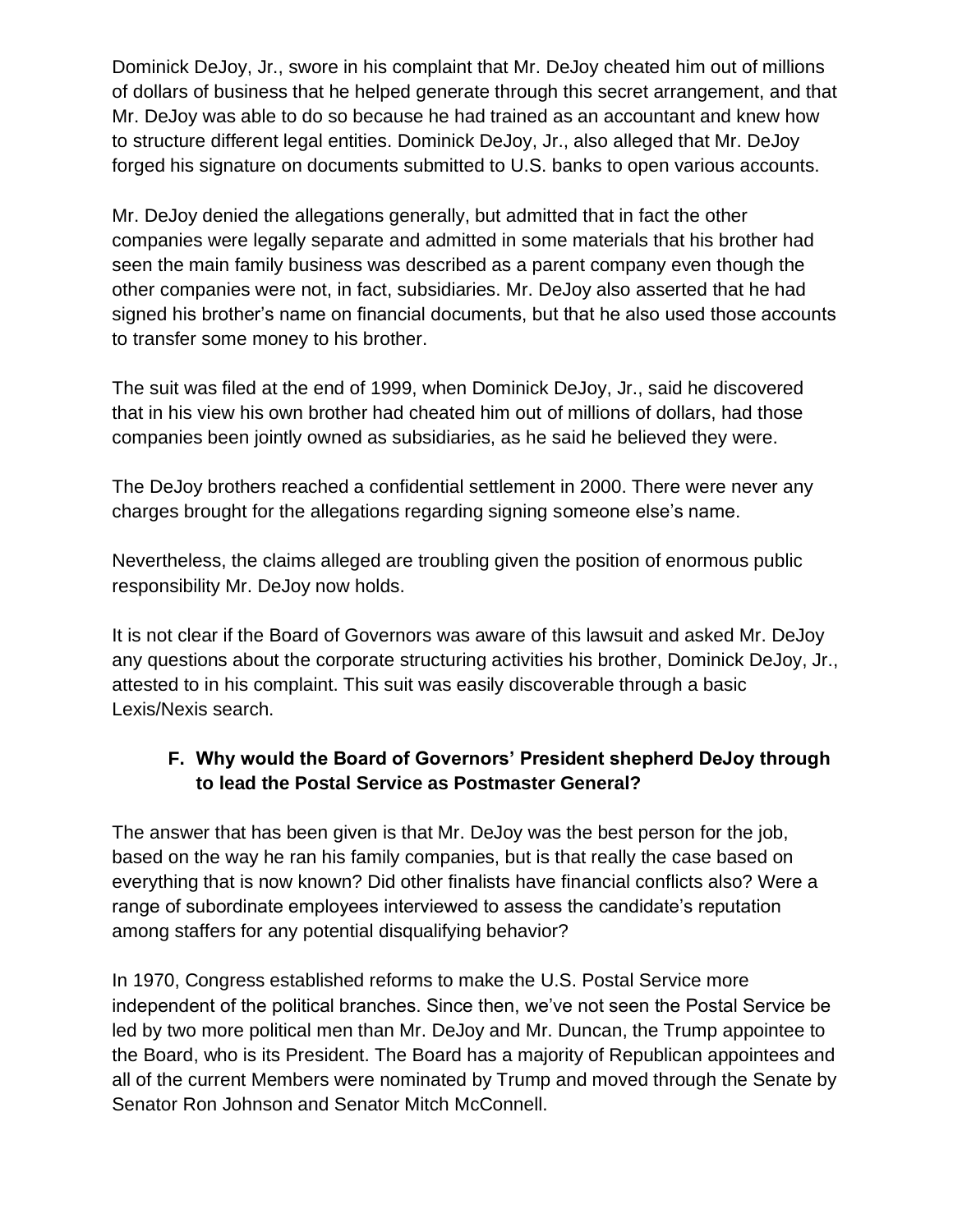Duncan's history does not indicate that he has any qualifications or experience that would warrant helping to manage our Postal Service. On the contrary, his experience is far better suited to the other post he actually currently still holds: Chair of the Senate Leadership Fund, a Super PAC designed to help his fellow Kentuckian Mitch McConnell keep a Senate majority.

Duncan began helping that PAC as a member in 2016, the year he chaired Karl Rove's Super PAC, American Crossroads, which was created in 2010 to exploit the Supreme Court's decision in *Citizens United* to bar Congress from using McCain-Feingold to limit such groups. He has been a member of American Crossroads since 2010, and was twice its chair. In 2016, when Duncan chaired the group fighting to stop Hillary Clinton from being elected, DeJoy gave it \$25K to help, two weeks before the presidential election that left Trump the winner.

Duncan has also been a Director of GOP Data Trust, which had a data breach in 2017 that [leaked data about more than 200 million Americans](https://gizmodo.com/gop-data-firm-accidentally-leaks-personal-details-of-ne-1796211612) the group was keeping files on. In a separate story, Duncan told the Associated Press: "I am more than a partisan [animal..."](https://www.huffpost.com/entry/mike-duncan-tvas-new-chai_n_167175)

There's more. Duncan helmed the Republican National Committee (RNC) as chair when it raised hundreds of millions of dollars to try unsuccessfully to beat Barack Obama during the 2008 presidential election. He's been chairman of the Republican Party of Kentucky's Budget (fundraising) Committee since 1996. He also worked briefly for the George W. Bush Administration. Duncan was first a delegate to the RNC in 1972, when President Richard M. Nixon was renominated, before resigning in disgrace.

Aside from being a partisan fundraiser for Trump, McConnell, and the GOP, Duncan is also a Kentucky banker, whose tax compliance and financial holdings answers in his Senate nomination questionnaire were stamped "redacted."

His Office of Government Ethics (OGE) form was signed off on by David Apol, the controversial OGE official who signed off on Jared Kushner's ethics forms and whom former chief ethics officer Walter Shaub has criticized for being too lax in waiving away potential conflicts of Trump appointees. (Mr. Apol also signed off on Dr. Wos' forms, Mr. DeJoy's wife, whom Trump tapped to be an ambassador.)

Duncan also briefly chaired the Tennessee Valley Authority, a huge public utility. He also spent years helping to peddle claims about "clean coal" as the President of the special interest group called "American Coalition for Clean Coal Electricity," which faltered in funding during his tenure. ACCCE is an industry front group which[,](https://www.desmogblog.com/american-coalition-clean-coal-electricity) [as](https://www.desmogblog.com/american-coalition-clean-coal-electricity)  [DeSmogBlog has documented,](https://www.desmogblog.com/american-coalition-clean-coal-electricity) has promoted disinformation about climate change,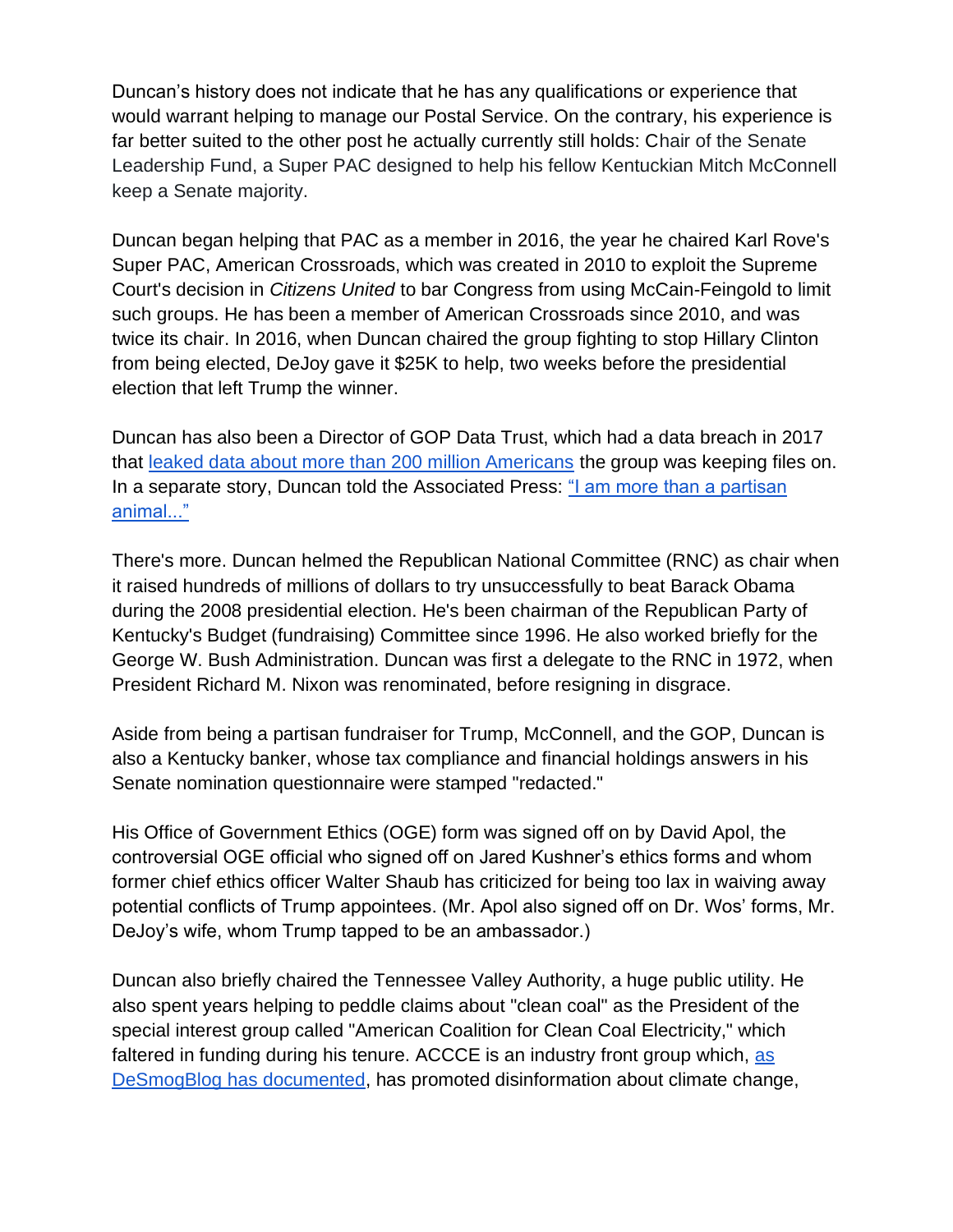tried to disrupt regional climate change agreements, and attacked efforts to protect Americans from the dangers of the neurotoxin mercury.

Unless Duncan is removed from the Postal Service's Board or he steps down, his term would exceed the next presidential term, expiring on December 8, 2025. He was first nominated by Trump to the Board in 2017 to finish the term of Thurgood Marshall, Jr., and he was renominated last August. Trump also named Duncan's son to be the U.S. Attorney with jurisdiction in the state of Kentucky.

## **II. Mr. DeJoy's Official Acts as Postmaster General Raise Serious Concerns**

## **A. The Surge in Removing Sorting Machines and the Refusal to Reinstall Them**

CNN has reported that internal Postal Service documents show that [a substantial](https://www.cnn.com/2020/08/21/politics/usps-mail-sorting-machines-photos-trnd/index.html)  [number of mail sorting machines were removed starting June 13, 2020.](https://www.cnn.com/2020/08/21/politics/usps-mail-sorting-machines-photos-trnd/index.html) It is certainly the case that every year some sorting machines are removed from operations as part of updating equipment or removing equipment that was no longer needed or operational. According to written testimony and documents submitted this week to a federal court in New York, [711 mail sorting machines were removed this year,](https://www.cnn.com/2020/09/09/politics/usps-removed-711-sorting-machines/index.html) until Mr. DeJoy agreed to halt the removal on August 18. This is the largest number removed in four years. The average number removed a year is 388.

In his Congressional testimony, Mr. DeJoy refused to order the removed machines to be re-installed, despite outcry over delays in people receiving life-saving medicines and checks as well as getting late fees for payments that were delivered late. News reports said that another official, who is subordinate to Mr. DeJoy ordered that machines not be re-installed, although some workers have reportedly re-installed them.

## **B. Dictating "on-time" departure even if mail isn't sorted.**

One of DeJoy's first acts as Postmaster General was to issue a memo dictating that mail trucks should leave "on-time," even if the mail is not fully sorted; his directives also micro-managed where mail trucks could park.

These dictates have led to chaos in the mail sorting and delivery operations where the ethic had been to sort on the same day, in order to avoid accumulation. Every day more mail comes, but that does not mean there are more workers to sort the accumulating mail.

Before Congress, Mr. DeJoy even touted this step as a positive development, despite its adverse repercussions for mail delivery.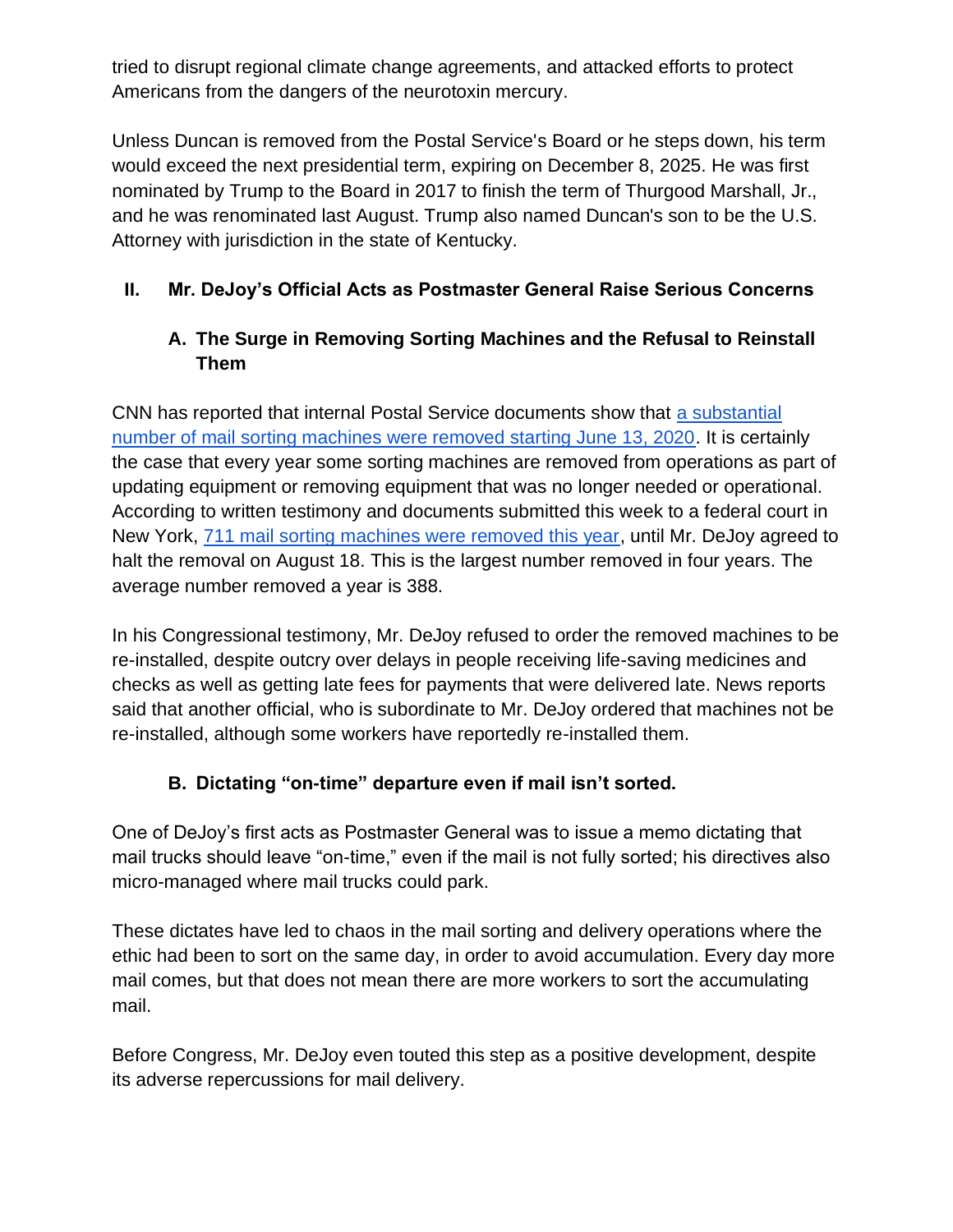One of the most surprising components of this order of DeJoy is that it was executed at his direction with no apparent or significant period of study about the downstream impacts of such a change.

It is production planning 101 that in mass production or any major logistical operation, a seemingly small change in process can produce major ripple effects. Any prudent manager of a large-scale operation, and the Postal Service is one of the largest in the world, would have done a series of pilot programs or tests to determine the consequences--both intended and unintended--of a change in operations like that. I learned that indelibly working as a judicial clerk on a government contract case.

It is difficult to believe that someone who has run a logistics company would not have tested the impact of such a change thoroughly. Some executives, however, might arrogantly believe they know best and wield their power to issue directives that others feel obligated to implement.

It is not clear why Mr. DeJoy moved forward with such a major change in culture shortly after arriving, and in the midst of a pandemic when the Postal Service was facing substantial demands for deliveries by people sheltering at home, even though the Service's revenue took a hit, like all other companies and government agencies in America, with few exceptions.

It seems reckless in hindsight and shows questionable judgment from a management perspective not to reverse course when reports of mail accumulating had to be filtering up to the top.

## **C. DeJoy Also Halted Overtime, which also Harmed Delivery of Mail**

Another dictate from DeJoy was to halt overtime pay, even though Postal Service workers were working overtime to ensure that mail and packages were delivered on time, with many co-workers out sick or sheltering during the pandemic. DeJoy belatedly said he would reverse this dictate. The former Deputy Postmaster General, Ronald Strohman, who resigned this spring, [expressed skepticism](https://docs.google.com/document/d/1X87wxRuvNbTAZtd4zFi-JfVFbAN71z2XCFnrZAWB-6c/edit?usp=sharing) about Mr. DeJoy's assurances.

DeJoy also claimed to Congress that he was desperately looking for workers. Well, with millions of Americans unemployed, it seems it would not be that difficult to find employees and train them to serve in the Postal Service.

What has emerged is symptomatic of the fact that DeJoy seems more focused on cutting costs than on ensuring that the Postal Service has the revenue it needs to deliver what Americans expect and need.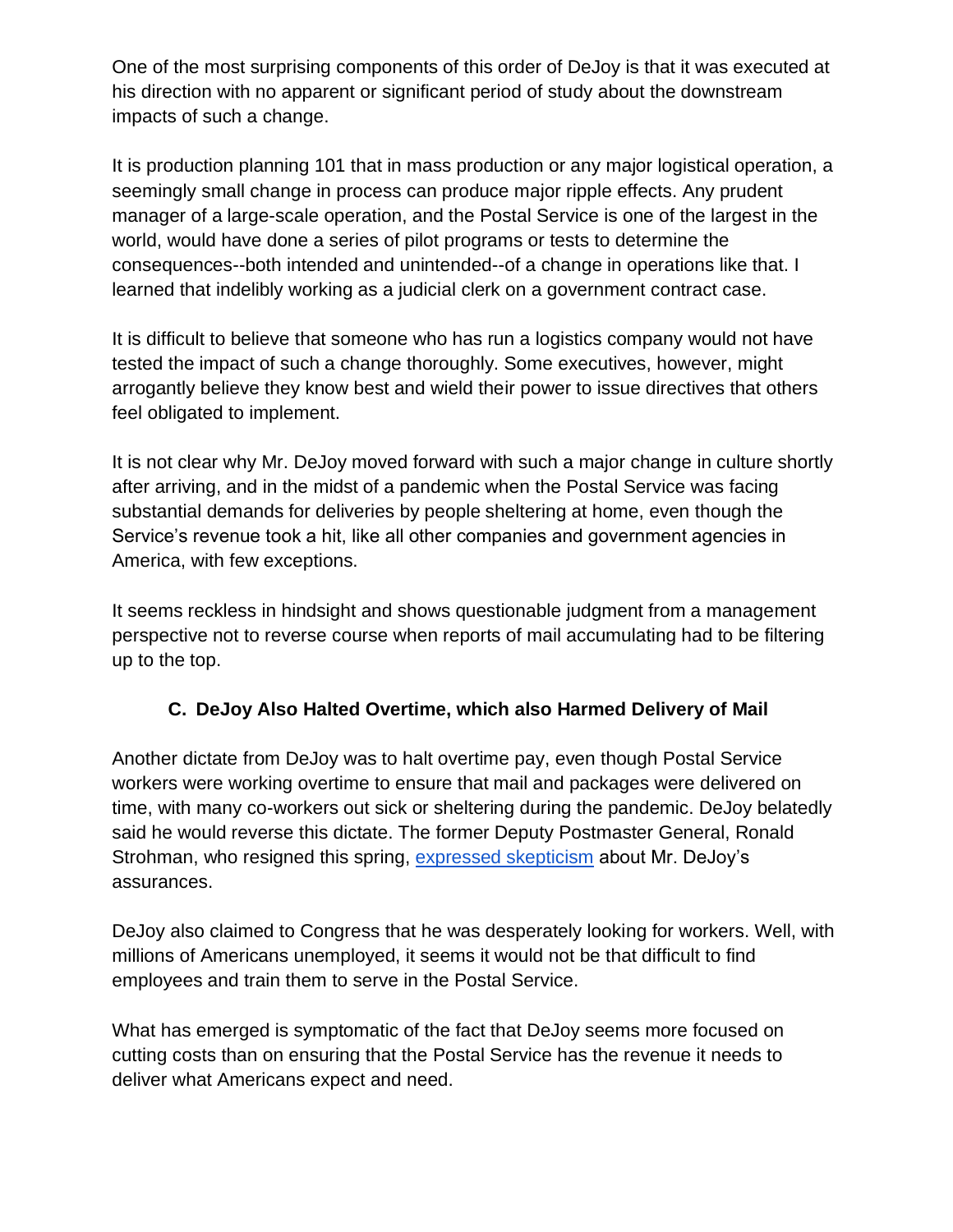For example, DeJoy has refused to renew the request of his predecessor for the \$25 billion in federal aid Postmaster General Brennan noted the Postal Service needs, as part of a \$75 billion relief package.

Instead, he appeared to be attempting to pacify Congress by saying he would halt some of these directives temporarily until after the election. On his post-election to-do list, he promised or threatened also to increase the cost charged for mail to and from Alaska.

He also appears to be negotiating a potential contract with JP Morgan Chase Bank for ATMs in post offices. This could involve contracts with non-compete clauses that would operate as a backdoor block on postal banking. We have seen such clauses in other privatization concessions.

## **III. Mr. DeJoy's Selection Also Raises Warning Flags for Privatization**

Finally, I believe it is imperative for Congress to re-assert its constitutional role in governing our Postal Service to protect it from destruction through privatization.

As I detailed in a [report](https://www.inthepublicinterest.org/wp-content/uploads/ITPI_USPSPrivatization_July2020.pdf) in July, the billionaire Charles Koch has staked men and groups pushing for privatizing our Postal Service since the early 1970s. I would ask that my report with True North Research, In The Public Interest, and the BOLD ReThink be included in the record. His Americans for Prosperity operation has also run ads this summer to pressure Senators not to support funds for the Postal Service. The echo chamber of Koch-funded groups, like the Independent Women's Forum, have all unleashed similar attacks on the Postal Service.

One of the things I found particularly surprising in that research was that the George W. Bush administration engaged in a major examination of how to privatize the Postal Service, even though it admitted that most Americans do not want to see it privatized. That examination mentioned privatization more than 150 times, but noted that an obstacle to accomplishing that goal was the potential future pension liabilities of postal workers.

When a long-time Koch ally and Postal Service privatization pusher, James C. Miller, III, was put on the Board of Governors and became the President, he worked with Senator Susan Collins (R-ME) to push through the Postal Accountability and Efficiency Act (the PAEA). It was not billed as a "privatization" bill, but its effect was to weigh down the Postal Service with an unprecedented debt burden to create a fund for decades of future health care benefits of postal retirees--a burden no other agency or private sector company has.

To me, there is no fair way to read the Postal Service's books and reasonably believe it could suddenly go from net revenue of nearly \$1 billion a year to being able to pay \$5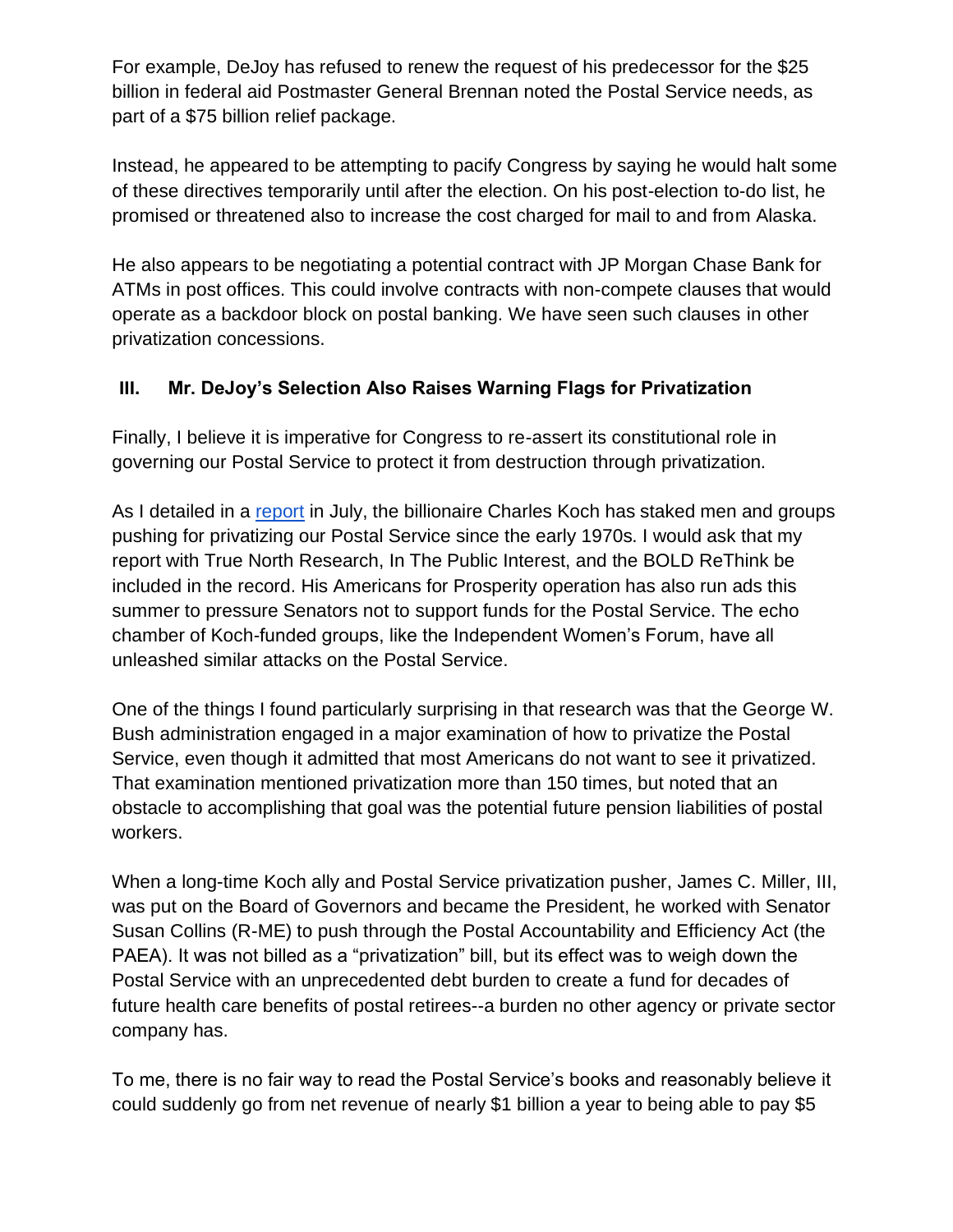billion a year into a fund every year for the next ten years. But that is precisely the extraordinary liability the PAEA has foisted upon the Postal Service's balance sheet, as the Institute for Policy Studies has thoroughly detailed.

If the Postal Service were successful in creating such a fund, against the odds, that would make it more attractive for an IPO, but if it weighted the Postal Service down, that could hasten its demise for privatizers to pick apart. The PAEA created a potential winwin for privatizers. In fact, when Mr. Miller was re-nominated for the Board, he thanked Senator McConnell for backing him, noting his work with the Postal Service was not yet finished. He has been pushing for privatization since the early 1980s, back when he became notorious for signing off on treating ketchup as a vegetable for school lunches, a failed and much-mocked proposal of the Reagan Administration.

The truth is that privatizing the Postal Service is a far worse idea than that.

But we know this administration has set its eyes on that, too. It is also clear that Treasury Secretary Steve Mnunchin used his role in the Covid-19 negotiations to secure new power over the Postal Service. It appears that Congress' loan guarantee commitment of \$10 billion to help is now subject to restrictions that require more cost cutting before that infusion of cash is released. And, if these past three months under DeJoy's management teaches us anything it is that the mail services that the American people, government agencies like the Veterans Administration, and small and larger businesses need cannot afford cut backs in services.

The reality is that the Postal Service is the crown jewel of the civil agencies of the federal government. It is the most well-regarded and popular brand. We should be investing in it to strengthen it so it thrives in all the services it provides the American people, which this pandemic has underscored. As Dr. Christopher Shaw, a conservative who has written a book about the Postal Service, has noted: supporting the Postal Service should not be a partisan issue, it should be a transpartisan issue, because the Postal Service serves all Americans equally, from the smallest towns to the biggest cities. And the services it provides are vital ones.

I strongly believe the PAEA should be repealed, and along with it the bar on postal banking and the artificial cap on revenue tying the cost of stamps to the cost of living regardless of the needs of the Postal Service to modernize or strengthen its operations.

Instead, the Postal Service should be expanded. It has offices in thousands of towns and those offices could be expanded to add hubs for civic activities and to help prepare for disasters. The Postal Service's role in helping to distribute food and supplies in the aftermath of Hurricane Katrina provides one of many such examples. It could even be deployed to aid in a robust testing and tracing regime to help slow the spread of Covid-19. There are so many ways this excellent workforce, the second largest civilian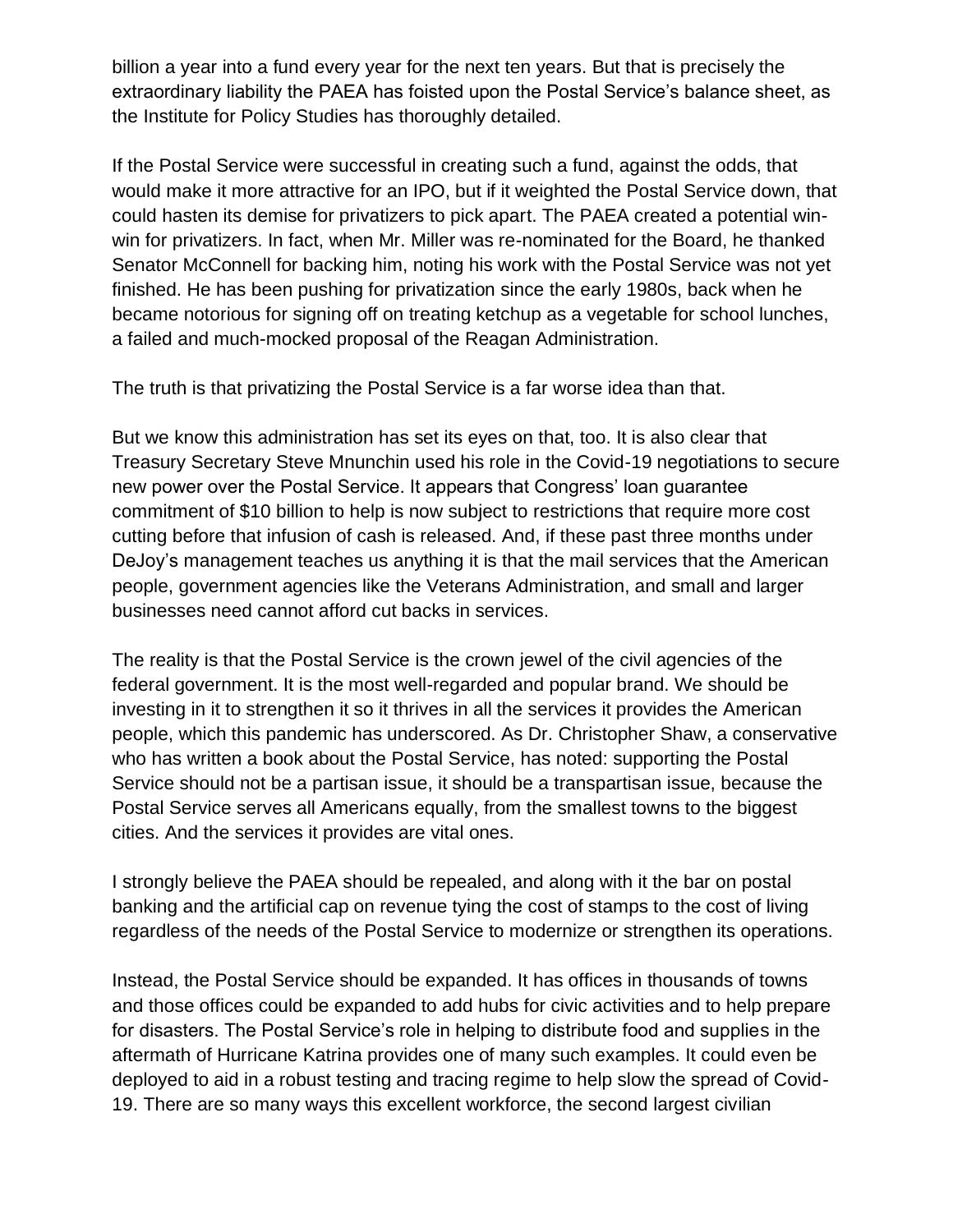workforce in the U.S. and the most racially diverse, could be deployed to ensure our mail and packages, including medicines and ballot, are delivered on time and to help with other public needs.

The Postal Service could also become a bigger part of a greener economy, through intensive greening of the Postal fleets and postal buildings. We need to boldly rethink what our Postal Service can do and how can we invest in it to make it even stronger.

If you think Congress cannot afford to invest in an agency that has operated largely without tax revenues, then what about clawing back the reckless "carry-back" provisions in the Covid relief bill this spring that are poised to allow oil companies, like Marathon Oil, to get over a billion dollar tax refund for losses this year taken out of taxes they already paid and duly owed, as Jennifer A. Dlouhy and David Wethe of [Bloomberg](https://www.bloomberg.com/news/articles/2020-08-10/marathon-poised-for-1-1-billion-tax-refund-from-coronavirus-aid)  [reported last month.](https://www.bloomberg.com/news/articles/2020-08-10/marathon-poised-for-1-1-billion-tax-refund-from-coronavirus-aid) Congress could also repeal the huge tax cut Koch and his political operations took credit for when Trump signed into law the bill that slashed taxes on billionaires and their heirs and gave a pittance to most Americans.

Congress should also remove the 1970 provision that delegated the selection of the Postmaster General to the Board of Governors. The position could be an Administrator like the EPA, if not a Cabinet post.

But, in the near term, the Postal Service needs to have a leader the American people can trust to make sure our elections and election results are not disrupted or distorted because the agency has such partisan political leaders. Mr. DeJoy needs to be removed from public office. The Board should be reconstituted to ensure it has people whose records demonstrate a commitment to public institutions versus partisan political gain or to putting private gain above the public interest.

Obviously, the Senate needs to stop blocking needed funding for the Postal Service. The cost-cutting and austerity measures being pushed only hurt the American people, in their time of great need, and they only serve to weaken our public Postal Service, which has already cut its workforce dramatically over the past nearly 15 years. Congress also needs to take back from the Treasury Department the inappropriate role Secretary Mnuchin has asserted for himself over our Postal Service.

If we need more workers on deck and more overtime for our elections to run smoothly with Americans so greatly at risk in this pandemic--and it appears we do--then the Senate leadership should get out of the way and stop thwarting the funding the House has wisely endorsed.

Afterall, this Postal Service belongs to us as a people. It's as old as our democracy and it plays a vital role in the necessities of daily life, in our communities, in our streams of commerce, and in the proper functioning of our democracy.